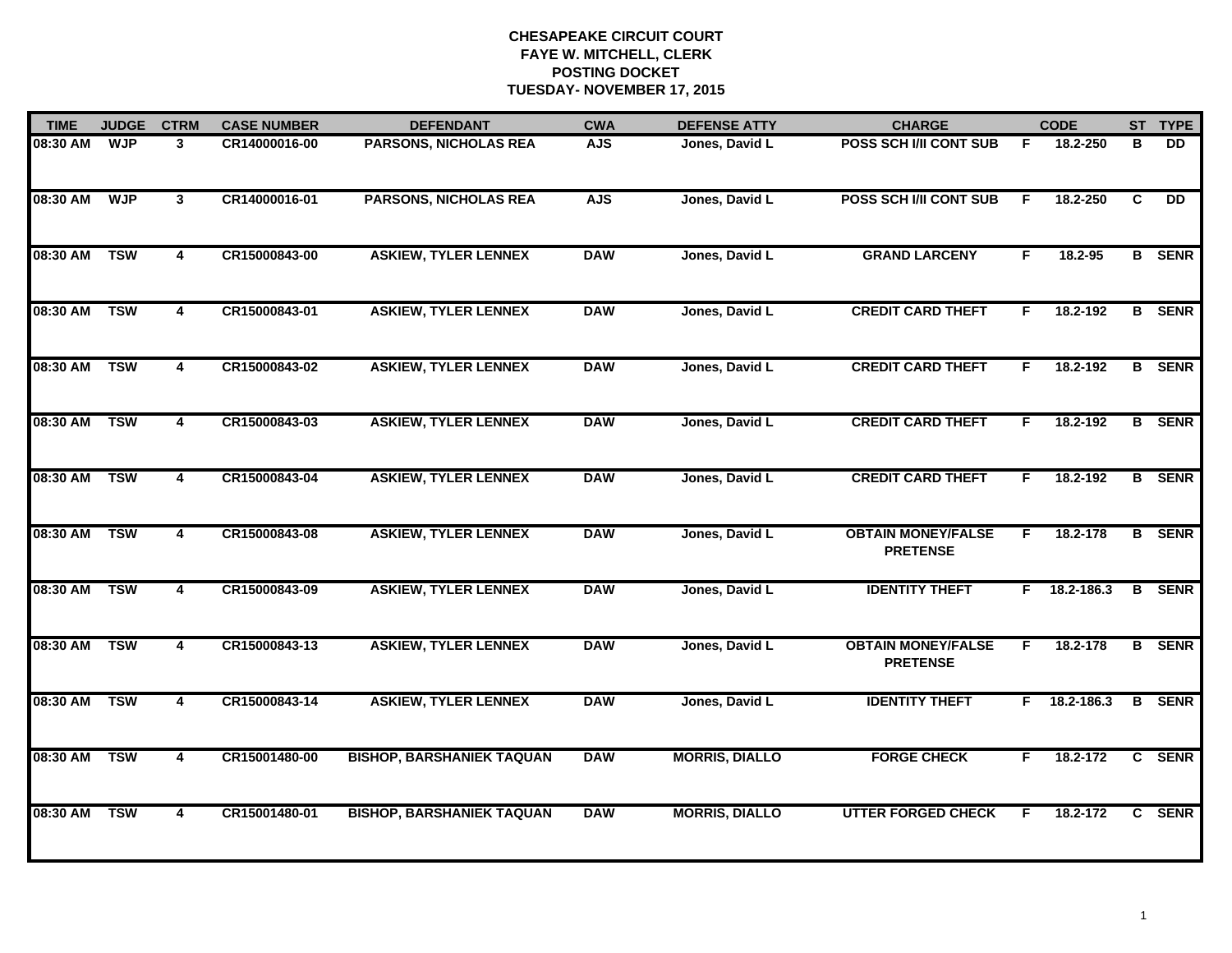| <b>TIME</b>   | <b>JUDGE</b> | <b>CTRM</b>    | <b>CASE NUMBER</b> | <b>DEFENDANT</b>                 | <b>CWA</b> | <b>DEFENSE ATTY</b>     | <b>CHARGE</b>                               |    | <b>CODE</b> |              | ST TYPE       |
|---------------|--------------|----------------|--------------------|----------------------------------|------------|-------------------------|---------------------------------------------|----|-------------|--------------|---------------|
| 08:30 AM      | <b>TSW</b>   | 4              | CR15001480-03      | <b>BISHOP, BARSHANIEK TAQUAN</b> | <b>DAW</b> | <b>MORRIS, DIALLO</b>   | <b>FORGE CHECK</b>                          | F. | 18.2-172    | C.           | <b>SENR</b>   |
| 08:30 AM      | <b>TSW</b>   | $\overline{4}$ | CR15001480-04      | <b>BISHOP, BARSHANIEK TAQUAN</b> | <b>DAW</b> | <b>MORRIS, DIALLO</b>   | <b>UTTER FORGED CHECK</b>                   | F  | 18.2-172    | C.           | <b>SENR</b>   |
| 08:30 AM      | <b>TSW</b>   | 4              | CR15001480-06      | <b>BISHOP, BARSHANIEK TAQUAN</b> | <b>DAW</b> | <b>MORRIS, DIALLO</b>   | <b>FORGE CHECK</b>                          | F. | 18.2-172    |              | C SENR        |
| 08:30 AM      | <b>TSW</b>   | 4              | CR15001480-09      | <b>BISHOP, BARSHANIEK TAQUAN</b> | <b>DAW</b> | <b>MORRIS, DIALLO</b>   | <b>FORGE CHECK</b>                          | F. | 18.2-172    | $\mathbf{c}$ | <b>SENR</b>   |
| 08:30 AM      | <b>TSW</b>   | 4              | CR15000181-00      | <b>DIAZ-CARTAGENA, JAVIER</b>    | <b>AJS</b> | Jones, David L          | <b>POSSESS COCAINE</b>                      | F. | 18.2-250    |              | <b>B</b> SENR |
| 08:30 AM TSW  |              | 4              | CR15000181-01      | <b>DIAZ-CARTAGENA, JAVIER</b>    | <b>AJS</b> | Jones, David L          | <b>FAIL TO APPEAR;</b><br><b>CONTEMPT</b>   | М  | 18.2-456    | В            | CAP           |
| 08:30 AM MATA |              | 5              | CR11000529-02      | <b>BOONE, JUAN CORRELI</b>       | <b>AEP</b> | <b>PLOTT, STEPHEN</b>   | <b>VIOL PROBATION ON FEL</b><br><b>OFF</b>  | F. | 19.2-306    | C            | <b>REV</b>    |
| 08:30 AM MATA |              | $\overline{5}$ | CR11001661-01      | <b>BOONE, JUAN CORRELI</b>       | <b>AEP</b> | <b>PLOTT, STEPHEN</b>   | <b>VIOL PROBATION ON FEL</b><br><b>OFF</b>  | E  | 19.2-306    | C.           | <b>REV</b>    |
| 08:30 AM MATA |              | 5              | CR14001375-00      | <b>CORUM, COREY ALEXANDER</b>    | <b>AHM</b> | <b>MORRIS, DIALLO</b>   | <b>POSSESS METHYLONE</b>                    | F  | 18.2-250    |              | C SENR        |
| 08:30 AM MATA |              | 5              | CR14001375-01      | <b>CORUM, COREY ALEXANDER</b>    | <b>AHM</b> | <b>MORRIS, DIALLO</b>   | <b>POSSESS ALPHA PVP/</b><br><b>SCHED 1</b> | F. | 18.2-250    |              | C SENR        |
| 08:30 AM MATA |              | 5              | CR14001375-03      | <b>CORUM, COREY ALEXANDER</b>    | <b>AHM</b> | <b>MORRIS, DIALLO</b>   | POSS GUN ON PERSON W/ F<br><b>SCH VII</b>   |    | 18.2-308.4  | C            | <b>SENR</b>   |
| 08:30 AM MATA |              | 5              | CR14001375-05      | <b>CORUM, COREY ALEXANDER</b>    | <b>AHM</b> | <b>MORRIS, DIALLO K</b> | <b>CONTEMPT FTA-TRIAL</b>                   | M  | 18.2-456    | C.           | <b>CAP</b>    |
| 08:30 AM MATA |              | 5              | CR12002004-01      | <b>MAY, KENYATA NIKITA</b>       | <b>AEP</b> | <b>MASON, G JEFFREY</b> | <b>VIOL PROBATION ON FEL</b><br><b>OFF</b>  | -F | 19.2-306    |              | <b>REV</b>    |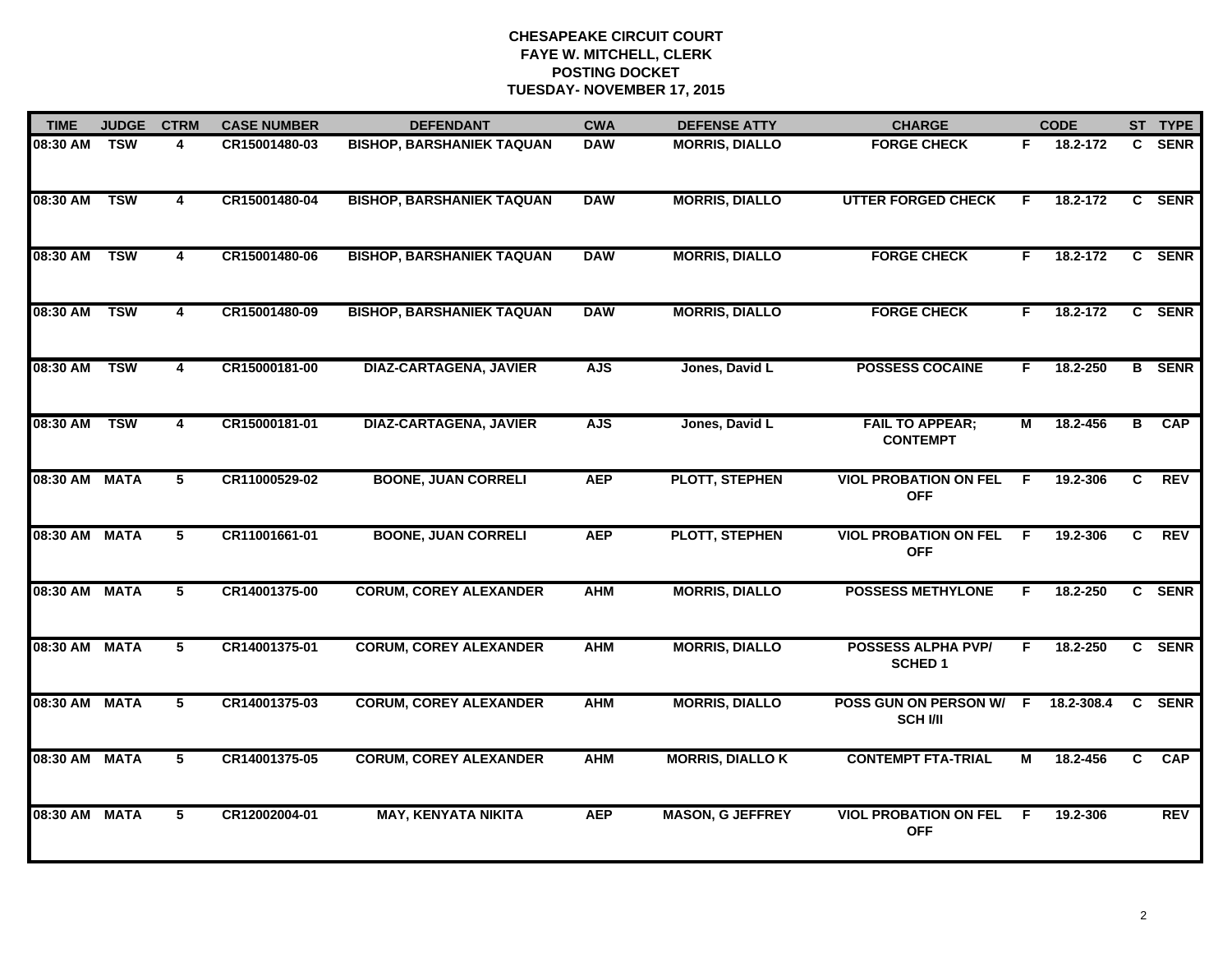| <b>TIME</b>   | <b>JUDGE</b> | <b>CTRM</b>    | <b>CASE NUMBER</b> | <b>DEFENDANT</b>                              | <b>CWA</b> | <b>DEFENSE ATTY</b>      | <b>CHARGE</b>                                 |     | <b>CODE</b>  |              | ST TYPE     |
|---------------|--------------|----------------|--------------------|-----------------------------------------------|------------|--------------------------|-----------------------------------------------|-----|--------------|--------------|-------------|
| 08:30 AM MATA |              | 5              | CR15000721-00      | SMITH, FRANKIE RIDELL                         | <b>ASA</b> | JONES, M COLSTON         | <b>HABITUAL OFFENDER-</b><br><b>PRIOR OFF</b> |     | F B.46.2-357 | B.           | <b>SENR</b> |
| 08:30 AM      | <b>MATA</b>  | $\overline{5}$ | CR14001766-00      | <b>WHEELER, DENNIS; JR</b>                    | <b>JAF</b> | <b>MORRIS, DIALLO</b>    | <b>VIOL PROBATION ON FEL</b><br><b>OFF</b>    | F   | 19.2-306     | C            | <b>REV</b>  |
| 08:30 AM      | <b>RDS</b>   | 6              | CR12003125-01      | <b>BONDS, ANTHONY DAVIONE</b>                 | <b>AMF</b> | <b>OVERBEY, SHAWN</b>    | <b>UNLAWFUL WOUNDING</b>                      | F.  | $18.2 - 51$  |              | C MOPT      |
| 08:30 AM      | <b>RDS</b>   | 6              | CR12003125-02      | <b>BONDS, ANTHONY DAVIONE</b>                 | <b>AMF</b> | <b>OVERBEY, SHAWN</b>    | <b>ROBBERY: ON OR NEAR</b><br><b>STREET</b>   | E   | $18.2 - 58$  |              | C MOPT      |
| 08:30 AM      | <b>RDS</b>   | 6              | CR11002808-02      | <b>KURKOWSKI, CHRISTOPHER</b><br><b>JAMES</b> | LML        | <b>LAINE, HERBERT</b>    | <b>VIOL PROBATION ON FEL</b><br><b>OFF</b>    | F.  | 19.2-306     | C.           | <b>REV</b>  |
| 08:30 AM      | <b>RDS</b>   | 6              | CR11000451-03      | <b>SYKES, PAUL ORLANDO</b>                    | <b>AEP</b> | Ireland, Elizabeth D.    | <b>VIOL PROBATION ON FEL</b><br><b>OFF</b>    | -F. | 19.2-306     | C.           | <b>REV</b>  |
| 09:30 AM TSW  |              | $\overline{4}$ | CR15000978-00      | <b>BAIRD, JOSHUA ALLEN</b>                    | <b>AWW</b> | <b>MORRIS, DIALLO</b>    | <b>GRAND LARCENY: FIREARM F</b>               |     | $18.2 - 95$  | $\mathbf{C}$ | <b>TBS</b>  |
| 09:30 AM      | <b>TSW</b>   | 4              | CR15000978-01      | <b>BAIRD, JOSHUA ALLEN</b>                    | <b>AWW</b> |                          | <b>FTA TRIAL</b>                              | М   | 18.2-456     |              | C ADAT      |
| 09:30 AM      | <b>TSW</b>   | 4              | CR11002476-02      | <b>EPLEY, NICHOLAS TIMOTHY</b>                |            |                          | VIOL GOOD BEHAV ON FEL F<br><b>OFF</b>        |     | 19.2-306     |              | C ADAT      |
| 09:30 AM      | <b>TSW</b>   | $\overline{4}$ | CR15002033-00      | <b>GRIFFIN, TERRY LASHAWN</b>                 | <b>AHM</b> |                          | FIREARM: POSS BY CONV F<br><b>FELON</b>       |     | 18.2-308.2   |              | C ADAT      |
| 09:30 AM      | <b>TSW</b>   | $\overline{4}$ | CR15001984-00      | <b>HEWITT, LANDRUM LAMAR</b>                  | <b>CPO</b> |                          | POSSESS MARIJUANA, 2ND+ M<br><b>OFF</b>       |     | 18.2-250.1   | $\mathbf{C}$ | <b>ADAT</b> |
| 09:30 AM      | <b>TSW</b>   | $\overline{4}$ | CR10002818-02      | <b>SMITH, KHIRI HAKEEM</b>                    |            |                          | <b>VIOL PROBATION ON FEL</b><br><b>OFF</b>    | F   | 19.2-306     |              | C ADAT      |
| 09:30 AM      | <b>TSW</b>   | 4              | CR14001138-00      | <b>WADLEY, NATHANIEL KAREEM</b>               | <b>BKF</b> | <b>PASS, STEPHANIE P</b> | <b>ABDUCTION</b>                              | F.  | $18.2 - 47$  | C            | <b>AC</b>   |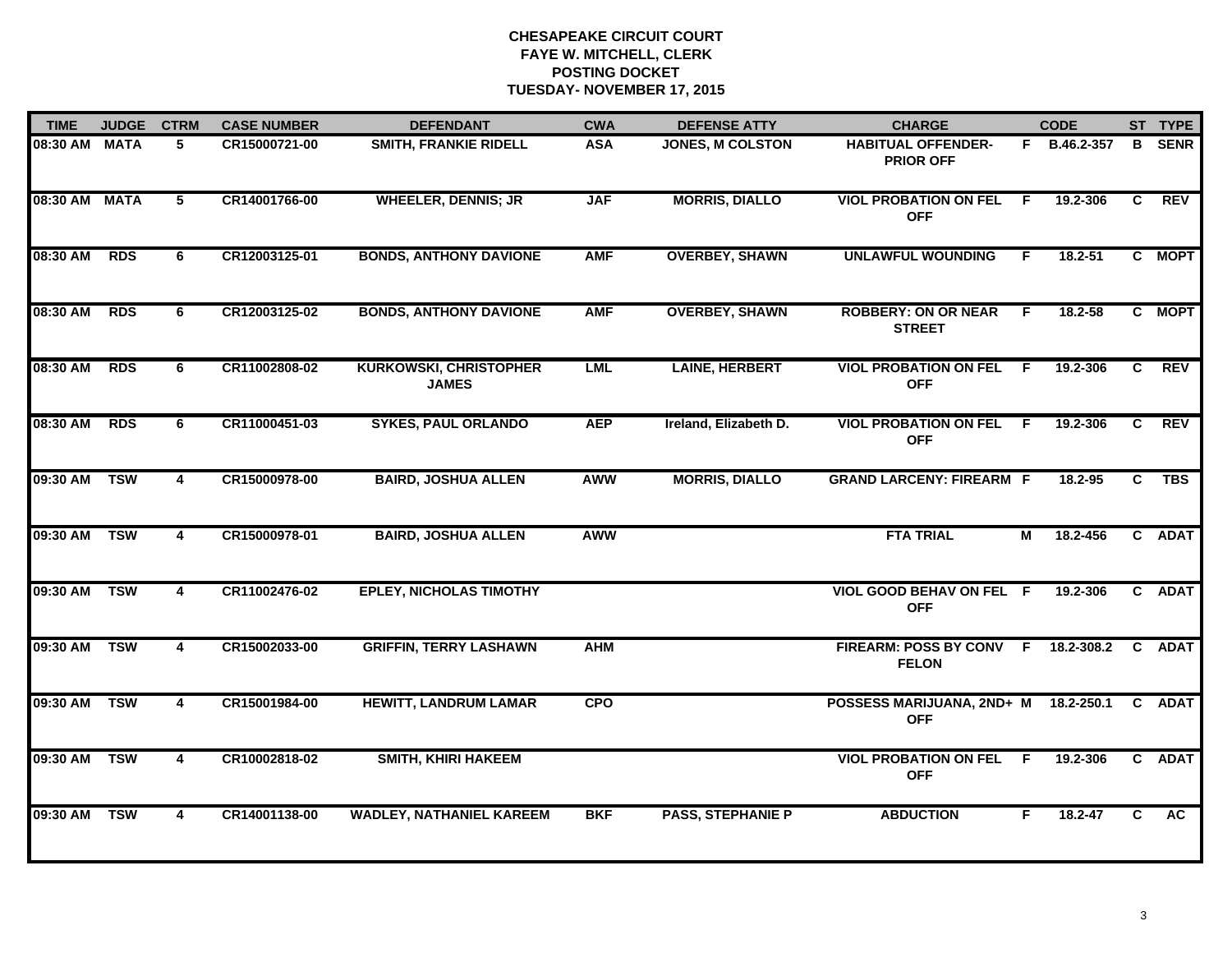| <b>TIME</b> | <b>JUDGE</b> | <b>CTRM</b>  | <b>CASE NUMBER</b> | <b>DEFENDANT</b>                   | <b>CWA</b> | <b>DEFENSE ATTY</b>       | <b>CHARGE</b>                                  |              | <b>CODE</b> |                | ST TYPE       |
|-------------|--------------|--------------|--------------------|------------------------------------|------------|---------------------------|------------------------------------------------|--------------|-------------|----------------|---------------|
| 10:00 AM    | <b>JWB</b>   | $\mathbf{1}$ | CR15000361-00      | ADAMS-SICILIANO, AMANDA KAY        | <b>ASA</b> | <b>WENTWORTH, RACHEL</b>  | <b>POSSESS MORPHINE</b>                        | F.           | 18.2-250    | B              | <b>TRYL</b>   |
| 10:00 AM    | <b>JWB</b>   | $\mathbf{1}$ | CR15000361-01      | <b>ADAMS-SICILIANO, AMANDA KAY</b> | <b>ASA</b> | <b>WENTWORTH, RACHEL</b>  | <b>POSSESS MIDAZOLAM</b>                       | М            | 18.2-250    |                | <b>B</b> TRYL |
| 10:00 AM    | <b>JWB</b>   | $\mathbf 1$  | CR15000361-02      | <b>ADAMS-SICILIANO, AMANDA KAY</b> | <b>ASA</b> | <b>WENTWORTH, RACHEL</b>  | DUI-1ST                                        | М            | A.18.2-266  |                | <b>B</b> TRYL |
| 10:00 AM    | <b>JWB</b>   | $\mathbf 1$  | CR15000361-03      | <b>ADAMS-SICILIANO, AMANDA KAY</b> | <b>ASA</b> | <b>WENTWORTH, RACHEL</b>  | <b>REFUSE BREATH TEST 1ST C</b><br><b>OFF</b>  |              | 18.2-268.3  | S.             | <b>TRYL</b>   |
| 10:00 AM    | <b>JWB</b>   | $\mathbf 1$  | CR14001374-00      | <b>CARTER, DEON SHAMAR</b>         | <b>DJH</b> | <b>Buyrn, Richard L</b>   | <b>MALICIOUS WOUNDING</b>                      | F.           | $18.2 - 51$ | C              | МОТ           |
| 10:00 AM    | <b>JWB</b>   | $\mathbf 1$  | CR14001374-01      | <b>CARTER, DEON SHAMAR</b>         | <b>DJH</b> | <b>BUYRN, RICHARD L</b>   | <b>FTA-TRIAL</b>                               | М            | 18.2-456    | $\overline{c}$ | <b>CAP</b>    |
| 10:00 AM    | <b>JWB</b>   | $\mathbf{1}$ | CR15002196-00      | <b>MILLER, CEIRAK</b>              | <b>ASA</b> | <b>SINGLETON, KENNETH</b> | <b>BOND APPEAL</b>                             | $\mathbf{o}$ | 19.2-124    | C.             | <b>BOND</b>   |
| 10:00 AM    | <b>JWB</b>   | $\mathbf{1}$ | CR15001684-00      | <b>THURSTON, CALVIN WAYNE</b>      | <b>ASA</b> | <b>JONES, M COLSTON</b>   | <b>ASSAULT AND BATTER-LEO F</b>                |              | $18.2 - 57$ |                | C TRYL        |
| 10:00 AM    | <b>JWB</b>   | -1           | CR15001684-01      | <b>THURSTON, CALVIN WAYNE</b>      | <b>ASA</b> | <b>JONES, M COLSTON</b>   | <b>ASSAULT AND BATTER-LEO F</b>                |              | 18.2-57     |                | C TRYL        |
| 10:00 AM    | <b>JWB</b>   | $\mathbf{1}$ | CR15001684-02      | <b>THURSTON, CALVIN WAYNE</b>      | <b>ASA</b> | <b>JONES, M COLSTON</b>   | <b>OBSTRUCT JUSTICE</b><br><b>THREAT/FORCE</b> | M            | 18.2-460    |                | C TRYL        |
| 10:00 AM    | <b>JWB</b>   | $\mathbf 1$  | CR15001684-03      | <b>THURSTON, CALVIN WAYNE</b>      | <b>ASA</b> | <b>JONES, M COLSTON</b>   | <b>OBSTRUCT JUSTICE</b><br><b>THREAT/FORCE</b> | М            | 18.2-460    |                | C TRYL        |
| 10:00 AM    | <b>JWB</b>   | $\mathbf{1}$ | CR15001684-04      | <b>THURSTON, CALVIN WAYNE</b>      | <b>ASA</b> | <b>JONES, M COLSTON</b>   | <b>OBSTRUCT JUSTICE</b><br><b>THREAT/FORCE</b> | M            | 18.2-460    |                | C TRYL        |
| 10:00 AM    | <b>JWB</b>   | $\mathbf{1}$ | CR15001684-05      | <b>THURSTON, CALVIN WAYNE</b>      | <b>ASA</b> | <b>JONES, M COLSTON</b>   | <b>OBSTRUCT JUSTICE</b><br><b>THREAT/FORCE</b> | М            | 18.2-460    |                | C TRYL        |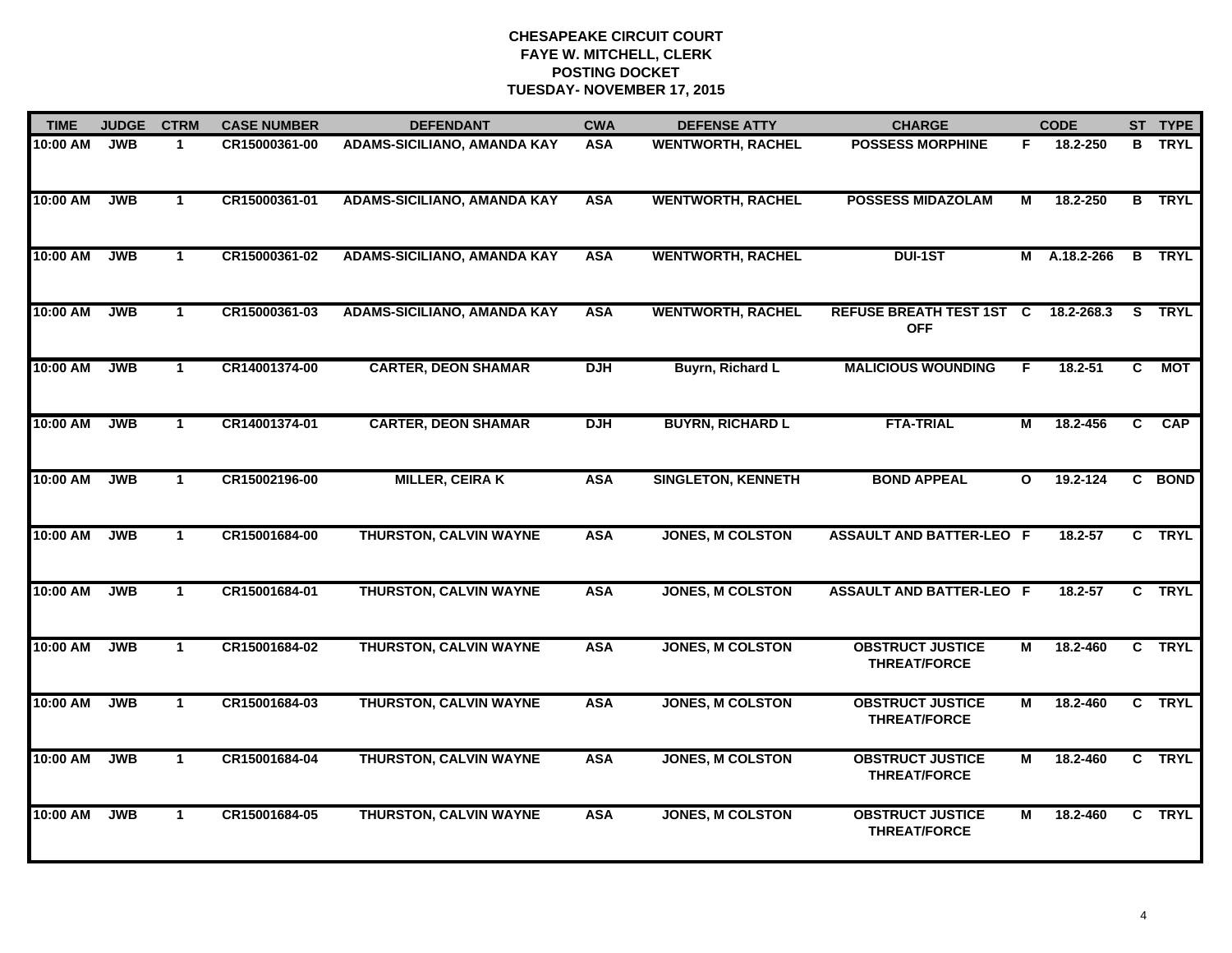| <b>TIME</b> | <b>JUDGE</b> | <b>CTRM</b>    | <b>CASE NUMBER</b> | <b>DEFENDANT</b>               | <b>CWA</b> | <b>DEFENSE ATTY</b>       | <b>CHARGE</b>                                  |              | <b>CODE</b>     |              | ST TYPE       |
|-------------|--------------|----------------|--------------------|--------------------------------|------------|---------------------------|------------------------------------------------|--------------|-----------------|--------------|---------------|
| 10:00 AM    | <b>JWB</b>   | $\mathbf 1$    | CR15001684-06      | THURSTON, CALVIN WAYNE         | <b>ASA</b> | <b>JONES, M COLSTON</b>   | <b>OBSTRUCT JUSTICE</b><br><b>THREAT/FORCE</b> | М            | 18.2-460        |              | C TRYL        |
| 10:00 AM    | <b>JWB</b>   | $\mathbf{1}$   | CR15001684-07      | <b>THURSTON, CALVIN WAYNE</b>  | <b>ASA</b> | <b>JONES, M COLSTON</b>   | <b>OBSTRUCT JUSTICE W/O</b><br><b>FORCE</b>    | М            | 18.2-460        |              | C TRYL        |
| 10:00 AM    | <b>JWB</b>   | $\mathbf{1}$   | CR15001684-08      | <b>THURSTON, CALVIN WAYNE</b>  | <b>ASA</b> | <b>JONES, M COLSTON</b>   | <b>OBSTRUCT JUSTICE W/O</b><br><b>FORCE</b>    | М            | 18.2-460        |              | C TRYL        |
| 10:00 AM    | <b>JWB</b>   | $\mathbf 1$    | CR15001684-09      | <b>THURSTON, CALVIN WAYNE</b>  | <b>ASA</b> | <b>JONES, M COLSTON</b>   | <b>OBSTRUCT JUSTICE W/O</b><br><b>FORCE</b>    | М            | 18.2-460        |              | C TRYL        |
| 10:00 AM    | <b>JWB</b>   | $\mathbf{1}$   | CR15001684-10      | <b>THURSTON, CALVIN WAYNE</b>  | <b>ASA</b> | <b>JONES, M COLSTON</b>   | <b>OBSTRUCT JUSTICE W/O</b><br><b>FORCE</b>    | M            | 18.2-460        |              | C TRYL        |
| 10:00 AM    | <b>JWB</b>   | $\mathbf 1$    | CR15001684-11      | <b>THURSTON, CALVIN WAYNE</b>  | <b>ASA</b> | <b>JONES, M COLSTON</b>   | <b>DISORDERLY CONDUCT</b>                      | м            | 18.2-415        |              | C TRYL        |
| 10:00 AM    | <b>JWB</b>   | $\mathbf 1$    | CR15001684-12      | <b>THURSTON, CALVIN WAYNE</b>  | <b>ASA</b> | <b>PETERSON, JENNIFER</b> | <b>PROTECTIVE ORDER:</b><br><b>VIOLATION</b>   | M            | 16.1-253.2      |              | C TRYL        |
| 10:00 AM    | <b>WJP</b>   | $\overline{3}$ | CR15001880-00      | <b>BROWN-YOUNG, STAR MONAE</b> | <b>AHM</b> | Winn, A Robinson          | PETIT LARCENY 3RD+ OFF F                       |              | 18.2-96         |              | <b>B</b> TRYL |
| 10:00 AM    | <b>WJP</b>   | 3              | CR14002505-00      | <b>MCCLEASE, MALCOM ANDREW</b> | <b>AMF</b> | <b>HOLDER, WM JOSHUA</b>  | <b>STATUTORY BURGLARY</b>                      | F            | $18.2 - 91$     |              | C PLEA        |
| 10:00 AM    | <b>WJP</b>   | 3              | CR14002505-01      | <b>MCCLEASE, MALCOM ANDREW</b> | <b>AMF</b> | <b>HOLDER, WM JOSHUA</b>  | <b>GRAND LARCENY</b>                           | F.           | $18.2 - 95$     |              | C PLEA        |
| 10:00 AM    | <b>WJP</b>   | 3              | CR14002505-02      | <b>MCCLEASE, MALCOM ANDREW</b> | <b>AMF</b> | <b>HOLDER, WM JOSHUA</b>  | <b>LARCENY W/INTENT TO</b><br><b>SELL</b>      |              | $F$ 18.2-108.01 | $\mathbf{C}$ | <b>PLEA</b>   |
| 10:00 AM    | <b>WJP</b>   | $\mathbf{3}$   | CR14002505-03      | <b>MCCLEASE, MALCOM ANDREW</b> | <b>AMF</b> | <b>HOLDER, WM JOSHUA</b>  | <b>OBTAIN MONEY BY FALSE F</b><br><b>PRET</b>  |              | 18.2-178        | $\mathbf{c}$ | <b>PLEA</b>   |
| 10:00 AM    | <b>WJP</b>   | $\mathbf{3}$   | CR15002178-00      | <b>NEWSOME, HUNTER RAY</b>     | <b>AMF</b> | <b>BLACK, HUGH E; III</b> | <b>BOND APPEAL</b>                             | $\mathbf{o}$ | 19.2-124        |              | C BOND        |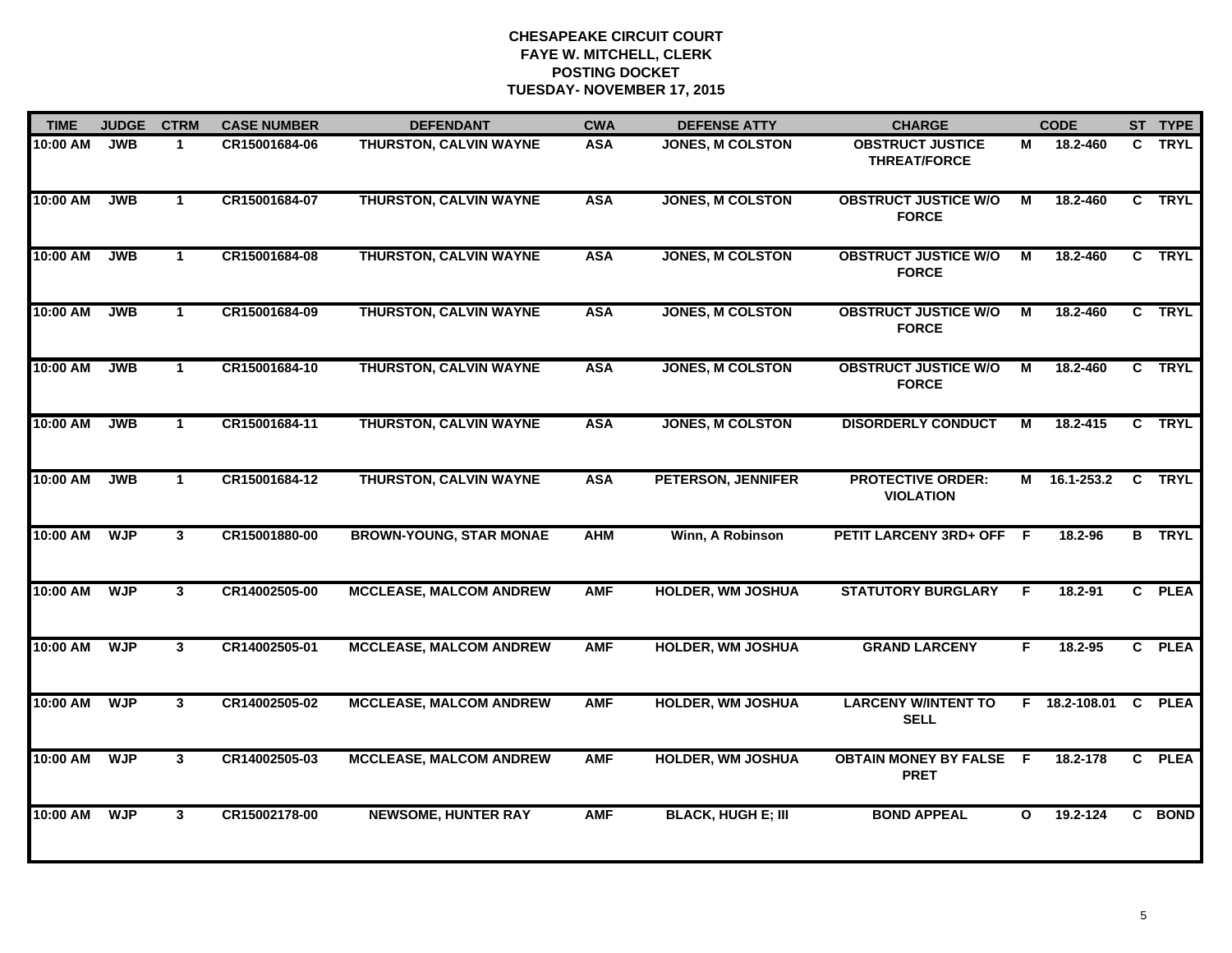| <b>TIME</b>   | <b>JUDGE</b> | <b>CTRM</b>             | <b>CASE NUMBER</b> | <b>DEFENDANT</b>                               | <b>CWA</b> | <b>DEFENSE ATTY</b>     | <b>CHARGE</b>                                       |              | <b>CODE</b>    |                | ST TYPE       |
|---------------|--------------|-------------------------|--------------------|------------------------------------------------|------------|-------------------------|-----------------------------------------------------|--------------|----------------|----------------|---------------|
| 10:00 AM      | <b>WJP</b>   | 3                       | CR15000889-00      | <b>SHELTON, CHRISTOPHER</b><br><b>NICHOLAS</b> | <b>CPO</b> | <b>REVELEY, HK</b>      | <b>PWID MARIJUANA</b>                               |              | F 18.2-248.1   | C.             | <b>PLEA</b>   |
| 10:00 AM      | <b>WJP</b>   | $\mathbf{3}$            | CR15000889-01      | <b>SHELTON, CHRISTOPHER</b><br><b>NICHOLAS</b> | <b>CPO</b> | Reveley, H. K.; Jr.     | <b>PWID MARIJUANA &gt;5 LBS-</b><br><b>CONSPIRE</b> | F.           | 18.2-248.1     | $\mathbf{C}$   | <b>PLEA</b>   |
| 10:00 AM      | <b>WJP</b>   | $\overline{\mathbf{3}}$ | CR15001838-00      | <b>TYLER, JAMMAR DERRELL</b>                   | <b>AHM</b> | <b>JONES, M COLSTON</b> | <b>POSSESS COCAINE</b>                              | F            | 18.2-250       |                | <b>B</b> PLEA |
| 10:00 AM      | <b>WJP</b>   | 3                       | CR15002132-00      | <b>WILLIS, JOSHUA DON</b>                      | <b>CPO</b> | <b>BARLOW, JASON</b>    | <b>BOND APPEAL</b>                                  | $\mathbf{o}$ | 19.2-124       |                | C BOND        |
| 10:00 AM MATA |              | 5                       | CR14002084-00      | <b>CHITTUM, RYAN KEITH</b>                     | <b>ASA</b> | <b>PASS, STEPHANIE</b>  | <b>POSS FIREARM POSS/</b><br><b>DRUGS</b>           | F.           | 18.2-308.4     | B              | <b>JURY</b>   |
| 10:00 AM MATA |              | 5                       | CR14002084-01      | <b>CHITTUM, RYAN KEITH</b>                     | <b>ASA</b> | <b>PASS, STEPHANIE</b>  | <b>POSSESS COCAINE</b>                              | F.           | 18.2-250       | B              | <b>JURY</b>   |
| 10:00 AM MATA |              | 5                       | CR14002084-02      | <b>CHITTUM, RYAN KEITH</b>                     | <b>ASA</b> | <b>PASS, STEPHANIE</b>  | <b>POSSESS MDMA</b>                                 | F.           | 18.2-250       |                | <b>B</b> JURY |
| 10:00 AM      | <b>RDS</b>   | 6                       | CR15001235-00      | <b>CRONIN, CHRISTOPHER</b>                     | <b>PLC</b> | <b>BARLOW, JASON</b>    | <b>OBTAIN MONEY BY FALSE F</b><br><b>PRETENSE</b>   |              | 18.2-178       | в              | C.            |
| 10:00 AM      | <b>RDS</b>   | 6                       | CR15001235-01      | <b>CRONIN, CHRISTOPHER</b>                     | <b>PLC</b> | <b>BARLOW, JASON</b>    | <b>OBTAIN MONEY BY FALSE</b><br><b>PRETENSE</b>     | - F          | 18.2-178       | в              | C             |
| 10:00 AM      | <b>RDS</b>   | 6                       | CR15001235-02      | <b>CRONIN, CHRISTOPHER</b>                     | PLC        | <b>BARLOW, JASON</b>    | <b>OBTAIN MONEY BY FALSE F</b><br><b>PRETENSE</b>   |              | 18.2-178       | в              | C             |
| 10:00 AM      | <b>RDS</b>   | 6                       | CR15001235-03      | <b>CRONIN, CHRISTOPHER</b>                     | PLC        | <b>BARLOW, JASON</b>    | <b>OBTAIN MONEY BY FALSE F</b><br><b>PRETENSE</b>   |              | 18.2-178       | в              | C             |
| 10:00 AM      | <b>RDS</b>   | 6                       | CR15000900-00      | <b>DURHAM, BARRY FLEMING</b>                   | <b>PLC</b> | <b>BARLOW, JASON A</b>  | <b>DWI/DRUGS, 1ST (ACC)</b>                         | М            | D.18.2-266     | $\overline{s}$ | <b>PLEA</b>   |
| 10:00 AM      | <b>RDS</b>   | 6                       | CR15001582-00      | <b>GAINES, ANDRE GEROME</b>                    | <b>AJS</b> | <b>BABINEAU, JON</b>    | <b>HIT &amp; RUN</b>                                | F.           | $C.46.2 - 894$ | B              | <b>TRYL</b>   |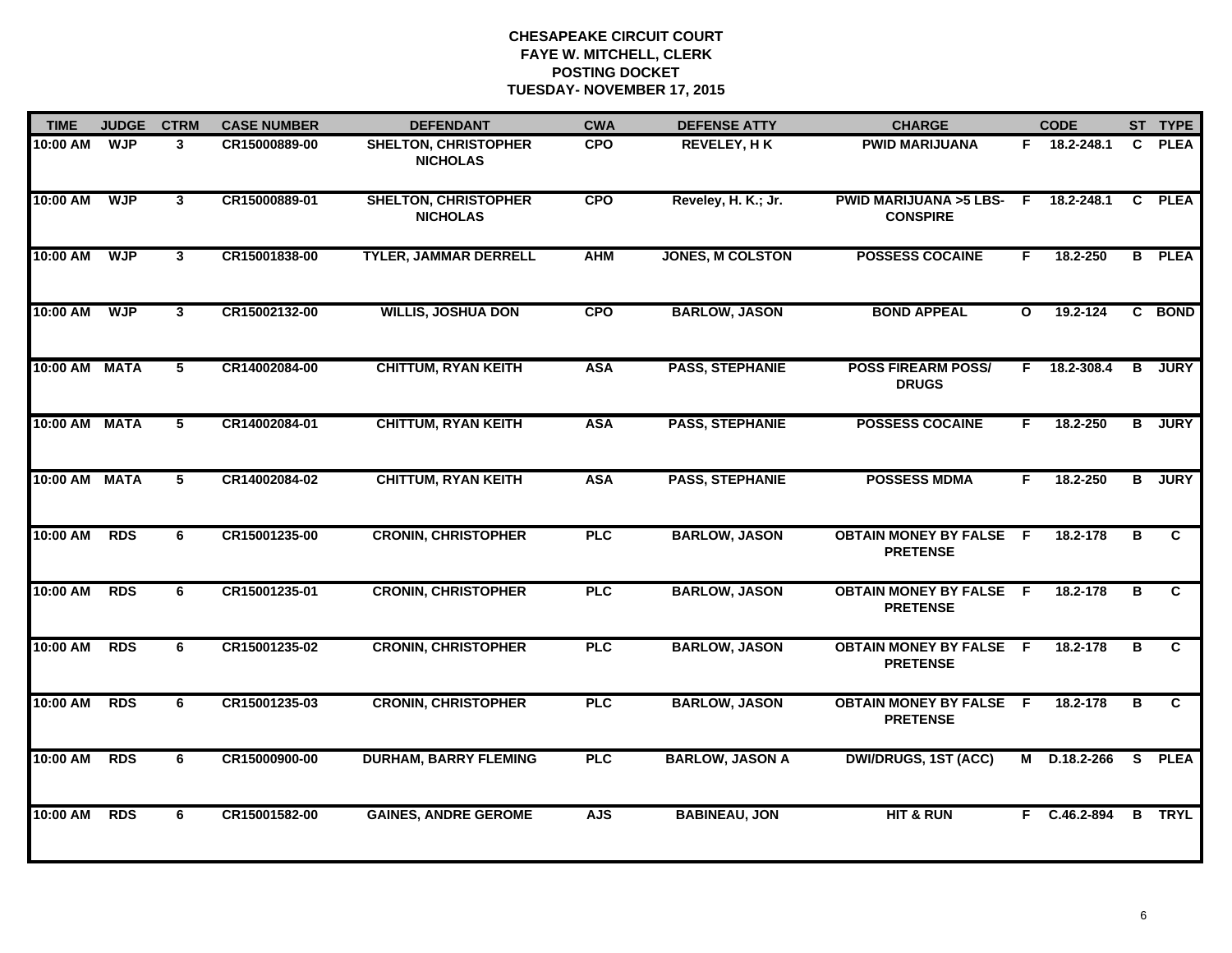| <b>TIME</b> | <b>JUDGE</b> | <b>CTRM</b> | <b>CASE NUMBER</b> | <b>DEFENDANT</b>             | <b>CWA</b> | <b>DEFENSE ATTY</b>     | <b>CHARGE</b>                                   |    | <b>CODE</b>   |    | ST TYPE     |
|-------------|--------------|-------------|--------------------|------------------------------|------------|-------------------------|-------------------------------------------------|----|---------------|----|-------------|
| 10:00 AM    | <b>RDS</b>   | 6           | CR15000761-00      | <b>KENT, RICHARD KARL</b>    | <b>JAF</b> | <b>GLASS, DALTON</b>    | <b>DUI-1ST</b>                                  | М  | A.18.2-266    | B  | <b>TRYL</b> |
| 10:00 AM    | <b>RDS</b>   | 6.          | CR14002212-00      | <b>MEBANE, DARRYL JAYLON</b> | PLC        | <b>PANDYA, ASHA S</b>   | <b>STATUTORY BURGLARY</b>                       | F. | $18.2 - 91$   | B  | <b>TRYL</b> |
| 10:00 AM    | <b>RDS</b>   | 6.          | CR14002212-01      | <b>MEBANE, DARRYL JAYLON</b> | <b>PLC</b> | <b>PANDYA, ASHA S</b>   | POSSESSION OF BURGLARY F<br><b>TOOLS</b>        |    | 18.2-94       | B. | <b>TRYL</b> |
| 10:00 AM    | <b>RDS</b>   | 6           | CR15000740-00      | <b>MILLER, LISA SIMMONS</b>  | <b>AJS</b> | <b>PLUMLEE, ERIC</b>    | <b>POSSESS COCAINE</b>                          | F. | 18.2-250      | В  | ROL         |
| 10:00 AM    | <b>RDS</b>   | 6.          | CR15000868-00      | <b>SMITH, KWAME TYREE</b>    | <b>AJS</b> | <b>JONES, M COLSTON</b> | <b>STATUTORY BURGLARY</b>                       | F. | 18.2-91       | C. | <b>TRYL</b> |
| 10:00 AM    | <b>RDS</b>   | 6           | CR15000868-01      | <b>SMITH, KWAME TYREE</b>    | <b>AJS</b> | <b>JONES, M COLSTON</b> | <b>GRAND LARCENY</b>                            | F. | $18.2 - 95$   |    | C TRYL      |
| 10:00 AM    | <b>RDS</b>   | 6.          | CR15001206-00      | <b>SMITH, KWAME TYREE</b>    | <b>AJS</b> | <b>JONES, M COLSTON</b> | <b>OBTAIN MONEY BY FALSE</b><br><b>PRETENSE</b> | E  | 18.2-178      | B  | <b>TRYL</b> |
| 10:00 AM    | <b>RDS</b>   | 6.          | CR15001206-01      | <b>SMITH, KWAME TYREE</b>    | <b>AJS</b> | <b>JONES, M COLSTON</b> | <b>LARCENY W/INTENT TO</b><br><b>SELL</b>       |    | F 18.2-108.01 | В  | <b>TRYL</b> |